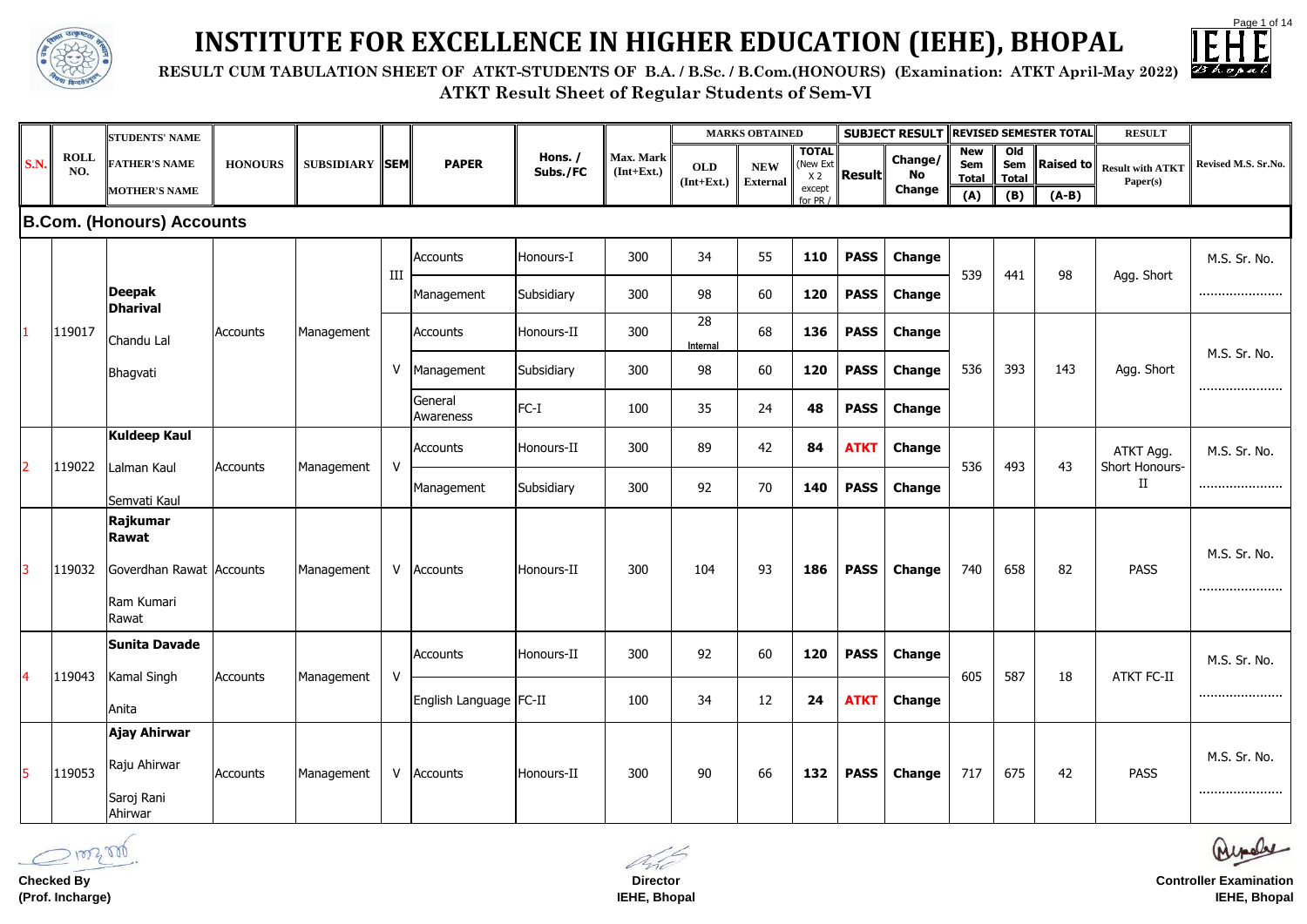



**ATKT Result Sheet of Regular Students of Sem-VI RESULT CUM TABULATION SHEET OF ATKT-STUDENTS OF B.A. / B.Sc. / B.Com.(HONOURS) (Examination: ATKT April-May 2022)**



# **INSTITUTE FOR EXCELLENCE IN HIGHER EDUCATION (IEHE), BHOPAL**

|                         |                    | <b>STUDENTS' NAME</b>                                               |                |                       |              |                      |                     |                           |                            | <b>MARKS OBTAINED</b>         |                                            |               | <b>SUBJECT RESULT REVISED SEMESTER TOTAL</b> |                                   |                                       |         | <b>RESULT</b>                                      |                     |
|-------------------------|--------------------|---------------------------------------------------------------------|----------------|-----------------------|--------------|----------------------|---------------------|---------------------------|----------------------------|-------------------------------|--------------------------------------------|---------------|----------------------------------------------|-----------------------------------|---------------------------------------|---------|----------------------------------------------------|---------------------|
| <b>S.N.</b>             | <b>ROLL</b><br>NO. | <b>FATHER'S NAME</b>                                                | <b>HONOURS</b> | <b>SUBSIDIARY SEM</b> |              | <b>PAPER</b>         | Hons. /<br>Subs./FC | Max. Mark<br>$(Int+Ext.)$ | <b>OLD</b><br>$(Int+Ext.)$ | <b>NEW</b><br><b>External</b> | <b>TOTAL</b><br>(New Ext<br>X <sub>2</sub> | <b>Result</b> | Change/<br>No                                | <b>New</b><br>Sem<br><b>Total</b> | O <sub>0</sub><br>Sem<br><b>Total</b> |         | <b>Raised to</b> $\ $ Result with ATKT<br>Paper(s) | Revised M.S. Sr.No. |
|                         |                    | <b>MOTHER'S NAME</b>                                                |                |                       |              |                      |                     |                           |                            |                               | except<br>for PR /                         |               | <b>Change</b>                                | (A)                               | (B)                                   | $(A-B)$ |                                                    |                     |
|                         |                    | Anuj Prabhakar<br>Naval Kishore                                     |                |                       | IV           | Accounts             | Honours-I           | 300                       | 97                         | 58                            | 116                                        | <b>PASS</b>   | <b>Change</b>                                | 650                               | 631                                   | 19      | <b>PASS</b>                                        | M.S. Sr. No.<br>    |
| 6                       | 119058             | Prabhakar<br>Neeta Prabhakar                                        | Accounts       | Management            | $\vee$       | Accounts             | Honours-II          | 300                       | 76                         | 57                            | 114                                        | <b>PASS</b>   | <b>Change</b>                                | 699                               | 661                                   | 38      | <b>PASS</b>                                        | M.S. Sr. No.<br>    |
| $\overline{7}$          |                    | <b>Dhruv</b><br>Maheshwari                                          |                |                       | $\mathsf{V}$ | Accounts             | Honours-I           | 300                       | 65                         | 44                            | 88                                         | <b>ATKT</b>   | <b>Change</b>                                | 430                               | 483                                   | $-53$   | ATKT Agg.                                          | M.S. Sr. No.        |
|                         | 119062             | Sanjay<br>Maheshwari<br>Rinku Maheshwari                            | Accounts       | Management            |              | <b>Accounts</b>      | Honours-II          | 300                       | 104                        | 14                            | 28                                         | <b>ATKT</b>   | <b>Change</b>                                |                                   |                                       |         | Short Honours-I<br>Honours-II                      |                     |
| $\overline{\mathbf{8}}$ | 119105             | <b>Anshul Chouhan</b><br>Devendra Singh<br>Chouhan<br>Seema Chouhan | Accounts       | Management            | $\mathsf{V}$ | General<br>Awareness | $FC-I$              | 100                       | 12<br>Internal             | 16                            | 32                                         | <b>ATKT</b>   | <b>Change</b>                                | 531                               | 511                                   | 20      | ATKT Agg.<br>Short FC-I                            | M.S. Sr. No.<br>    |
| <u>9</u>                | 119114             | Lokesh Mahor<br>Rakesh Mahor<br>Ramkumari Mahor                     | Accounts       | Management            |              | IV Management        | Subsidiary          | 300                       | 114<br>Internal            | 27                            | 54                                         | <b>ATKT</b>   | <b>Change</b>                                | 716                               | 776                                   | $-60$   | <b>ATKT Subsidiary</b>                             | Not Issued          |
| 10                      | 119130             | <b>Ritika Ghodke</b><br>Nandkishore<br>Ghodke<br>Lalita Ghodke      | Accounts       | Management            |              | V Accounts           | Honours-II          | 300                       | 86                         | 69                            | 138                                        | <b>PASS</b>   | <b>Change</b>                                | 635                               | 583                                   | 52      | <b>PASS</b>                                        | M.S. Sr. No.<br>    |
| 11                      | 119141             | Sneha Tripathi<br>Akhilesh Tripathi<br>Manju Tripathi               | Accounts       | Management            |              | V Accounts           | Honours-I           | 300                       | 125<br>Internal            | 131                           | 262                                        | <b>PASS</b>   | <b>Change</b>                                | 981                               | 844                                   | 137     | <b>PASS</b>                                        | M.S. Sr. No.<br>    |

**Checked By (Prof. Incharge)**

**Director IEHE, Bhopal**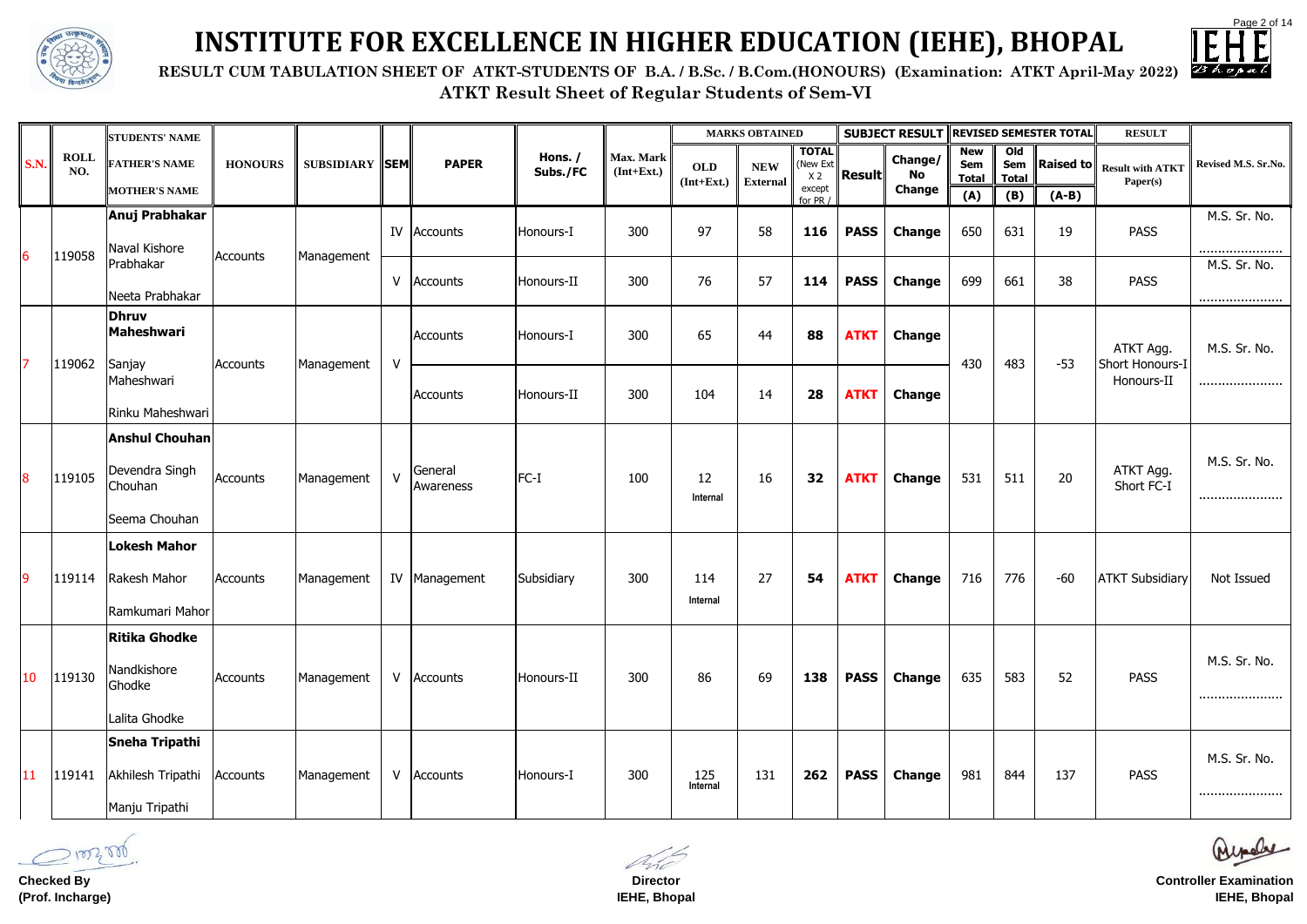

 **RESULT CUM TABULATION SHEET OF ATKT-STUDENTS OF B.A. / B.Sc. / B.Com.(HONOURS) (Examination: ATKT April-May 2022)**



### **INSTITUTE FOR EXCELLENCE IN HIGHER EDUCATION (IEHE), BHOPAL**

|                 |                    | <b>STUDENTS' NAME</b>          |                |                       |              |                          |                     |                           |                            | <b>MARKS OBTAINED</b>         |                                            |                  | <b>SUBJECT RESULT REVISED SEMESTER TOTAL</b> |                                   |                                       |                  | <b>RESULT</b>                       |                     |
|-----------------|--------------------|--------------------------------|----------------|-----------------------|--------------|--------------------------|---------------------|---------------------------|----------------------------|-------------------------------|--------------------------------------------|------------------|----------------------------------------------|-----------------------------------|---------------------------------------|------------------|-------------------------------------|---------------------|
| <b>S.N.</b>     | <b>ROLL</b><br>NO. | <b>FATHER'S NAME</b>           | <b>HONOURS</b> | <b>SUBSIDIARY SEM</b> |              | <b>PAPER</b>             | Hons. /<br>Subs./FC | Max. Mark<br>$(Int+Ext.)$ | <b>OLD</b><br>$(Int+Ext.)$ | <b>NEW</b><br><b>External</b> | <b>TOTAL</b><br>(New Ext<br>X <sub>2</sub> | $\ $ Result $\ $ | Change/<br>No                                | <b>New</b><br>Sem<br><b>Total</b> | O <sub>1</sub><br>Sem<br><b>Total</b> | <b>Raised to</b> | <b>Result with ATKT</b><br>Paper(s) | Revised M.S. Sr.No. |
|                 |                    | <b>MOTHER'S NAME</b>           |                |                       |              |                          |                     |                           |                            |                               | except<br>for PR /                         |                  | <b>Change</b>                                | (A)                               | (B)                                   | $(A-B)$          |                                     |                     |
|                 |                    |                                |                |                       | III          | Accounts                 | Honours-I           | 300                       | 17<br>Internal             | 54                            | 108                                        | <b>PASS</b>      | <b>Change</b>                                | 533                               | 331                                   | 202              | Agg. Short                          | M.S. Sr. No.        |
|                 |                    |                                |                |                       |              | <b>Taxation</b>          | Subsidiary          | 300                       | 5<br>Internal              | 58                            | 116                                        | <b>PASS</b>      | <b>Change</b>                                |                                   |                                       |                  |                                     |                     |
|                 |                    |                                |                |                       |              | IV Hindi Bhasha          | FC-III              | 100                       | $\mathbf 0$                | <b>ABS</b>                    | $\mathbf 0$                                | <b>ATKT</b>      | <b>No</b><br><b>Change</b>                   | 514                               | 514                                   | No<br>Change     | <b>ATKT FC-III</b>                  | Not Issued          |
| 12 <sup>°</sup> |                    | Ramanand<br>Banjara            |                |                       |              | Accounts                 | Honours-II          | 300                       | 94<br>Internal             | 68                            | 136                                        | <b>PASS</b>      | <b>Change</b>                                |                                   |                                       |                  |                                     |                     |
|                 | 119188             | Prema Banjara<br>Bhuri Banjara | Accounts       | Taxation              |              | <b>Taxation</b>          | Subsidiary          | 300                       | 95<br>Internal             | 72                            | 144                                        | <b>PASS</b>      | <b>Change</b>                                |                                   |                                       |                  |                                     |                     |
|                 |                    |                                |                |                       | $\mathsf{V}$ | General<br>Awareness     | $FC-I$              | 100                       | 23<br>Internal             | 20                            | 40                                         | <b>PASS</b>      | <b>Change</b>                                | 596                               | 470                                   | 126              | <b>PASS</b>                         | M.S. Sr. No.<br>    |
|                 |                    |                                |                |                       |              | English Language   FC-II |                     | 100                       | 43<br>Internal             | 20                            | 40                                         | <b>PASS</b>      | <b>Change</b>                                |                                   |                                       |                  |                                     |                     |
|                 |                    |                                |                |                       |              | Hindi Bhasha             | FC-III              | 100                       | 43<br>Internal             | 32                            | 64                                         | <b>PASS</b>      | <b>Change</b>                                |                                   |                                       |                  |                                     |                     |

100200

**Checked By (Prof. Incharge)**

**Director IEHE, Bhopal**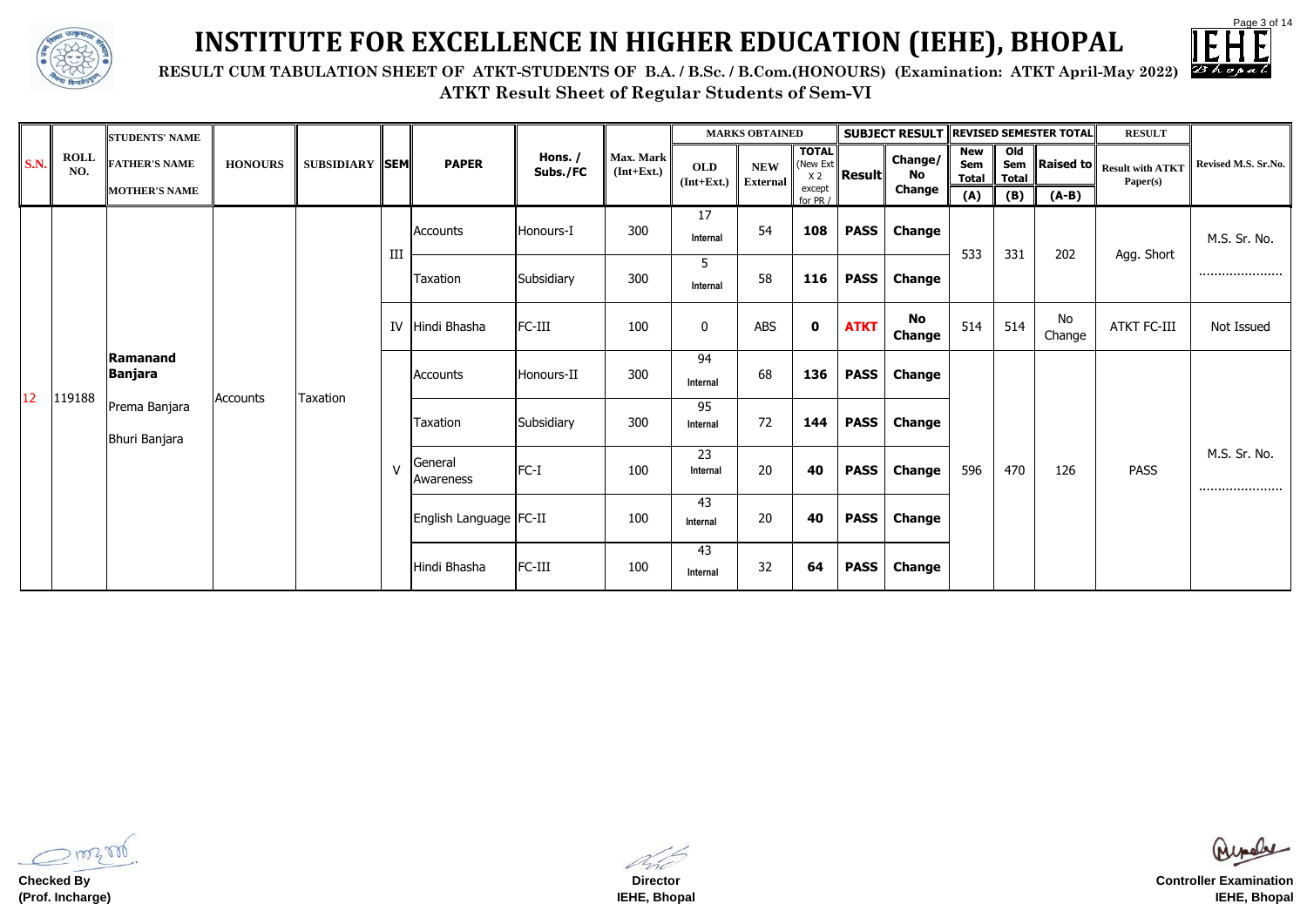

 **RESULT CUM TABULATION SHEET OF ATKT-STUDENTS OF B.A. / B.Sc. / B.Com.(HONOURS) (Examination: ATKT April-May 2022)**



# **INSTITUTE FOR EXCELLENCE IN HIGHER EDUCATION (IEHE), BHOPAL**

|             |                    | <b>STUDENTS' NAME</b>                |                       |                       |        |                          |                     |                           |                            | <b>MARKS OBTAINED</b>         |                                            |               | <b>SUBJECT RESULT</b> |                                          |                                               | <b>REVISED SEMESTER TOTAL</b>  | <b>RESULT</b>                        |                         |
|-------------|--------------------|--------------------------------------|-----------------------|-----------------------|--------|--------------------------|---------------------|---------------------------|----------------------------|-------------------------------|--------------------------------------------|---------------|-----------------------|------------------------------------------|-----------------------------------------------|--------------------------------|--------------------------------------|-------------------------|
| <b>S.N.</b> | <b>ROLL</b><br>NO. | <b>FATHER'S NAME</b>                 | <b>HONOURS</b>        | <b>SUBSIDIARY SEM</b> |        | <b>PAPER</b>             | Hons. /<br>Subs./FC | Max. Mark<br>$(Int+Ext.)$ | <b>OLD</b><br>$(Int+Ext.)$ | <b>NEW</b><br><b>External</b> | <b>TOTAL</b><br>(New Ext<br>X <sub>2</sub> | <b>Result</b> | Change/<br>No         | <b>New</b><br><b>Sem</b><br><b>Total</b> | O <sub>Id</sub><br><b>Sem</b><br><b>Total</b> | $\vert$ Raised to $\vert\vert$ | <b>Result with ATKT</b><br>Paper(s)  | Revised M.S. Sr.No.     |
|             |                    | <b>MOTHER'S NAME</b>                 |                       |                       |        |                          |                     |                           |                            |                               | except<br>for PR /                         |               | <b>Change</b>         | (A)                                      | (B)                                           | $(A-B)$                        |                                      |                         |
|             |                    | <b>B.Com.</b> (Honours) Management   |                       |                       |        |                          |                     |                           |                            |                               |                                            |               |                       |                                          |                                               |                                |                                      |                         |
|             |                    |                                      |                       |                       |        | III Accounts             | Subsidiary          | 300                       | 65                         | 57                            | 114                                        | <b>PASS</b>   | <b>Change</b>         | 513                                      | 464                                           | 49                             | Agg. Short                           | M.S. Sr. No.<br>        |
|             |                    |                                      |                       |                       |        | <b>IV</b> Accounts       | Subsidiary          | 300                       | 92                         | 27                            | 54                                         | <b>ATKT</b>   | <b>Change</b>         | 487                                      | 525                                           | $-38$                          | <b>ATKT Subsidiary</b>               | Not Issued              |
|             |                    | Kanchan<br>Barkhane                  |                       |                       |        | Management               | Honours-I           | 300                       | 0                          | 63                            | 126                                        | <b>PASS</b>   | <b>Change</b>         |                                          |                                               |                                |                                      |                         |
| 13          | 218015             | Dinesh Barkhane                      | Management   Accounts |                       |        | Management               | Honours-II          | 300                       | $\mathbf 0$                | 21                            | 42                                         | <b>ATKT</b>   | <b>Change</b>         |                                          |                                               |                                |                                      |                         |
|             |                    | Radha                                |                       |                       | $\vee$ | Accounts                 | Subsidiary          | 300                       | 10<br>Internal             | 58                            | <b>116</b>                                 | <b>PASS</b>   | <b>Change</b>         | 442                                      | 10                                            | 432                            | ATKT Agg.<br>Short Honours-          | M.S. Sr. No.            |
|             |                    |                                      |                       |                       |        | General<br>Awareness     | $FC-I$              | 100                       | $\mathbf 0$                | 14                            | 28                                         | <b>ATKT</b>   | <b>Change</b>         |                                          |                                               |                                | II FC-I                              |                         |
|             |                    |                                      |                       |                       |        | English Language   FC-II |                     | 100                       | $\mathbf 0$                | 36                            | 72                                         | <b>PASS</b>   | <b>Change</b>         |                                          |                                               |                                |                                      |                         |
|             |                    |                                      |                       |                       |        | Hindi Bhasha             | FC-III              | 100                       | $\mathbf 0$                | 29                            | 58                                         | <b>PASS</b>   | <b>Change</b>         |                                          |                                               |                                |                                      |                         |
|             |                    |                                      |                       |                       | III    | General<br>Awareness     | $FC-I$              | 100                       | $\bf{0}$                   | 13                            | 26                                         | <b>ATKT</b>   | <b>Change</b>         | 748                                      | 722                                           | 26                             | <b>ATKT FC-I</b>                     | M.S. Sr. No.<br><u></u> |
|             |                    |                                      |                       |                       |        | IV Management            | Honours-I           | 300                       | 20<br>Internal             | 35                            | 70                                         | <b>ATKT</b>   | <b>Change</b>         | 629                                      | 579                                           | 50                             | <b>ATKT Honours-I</b>                | M.S. Sr. No.            |
| 14          | 219020             | <b>Hritik Dunge</b><br>Hiralal Dunge | Management Accounts   |                       |        | Management               | Honours-I           | 300                       | 92                         | 58                            | 116                                        | <b>PASS</b>   | <b>Change</b>         |                                          |                                               |                                |                                      |                         |
|             |                    | Durga Dunge                          |                       |                       | ٧      | Accounts                 | Subsidiary          | 300                       | 104                        | 35                            | 70                                         | <b>ATKT</b>   | <b>Change</b>         | 393                                      | 418                                           | $-25$                          | ATKT Agg.<br><b>Short Subsidiary</b> | M.S. Sr. No.            |
|             |                    |                                      |                       |                       |        | General<br>Awareness     | $FC-I$              | 100                       | 16<br>Internal             | 4                             | 8                                          | <b>ATKT</b>   | <b>Change</b>         |                                          |                                               |                                | FC-I FC-II                           |                         |
|             |                    |                                      |                       |                       |        | English Language   FC-II |                     | 100                       | 19<br>Internal             | 6                             | 12                                         | <b>ATKT</b>   | <b>Change</b>         |                                          |                                               |                                |                                      |                         |

**Checked By (Prof. Incharge)**

**Director IEHE, Bhopal**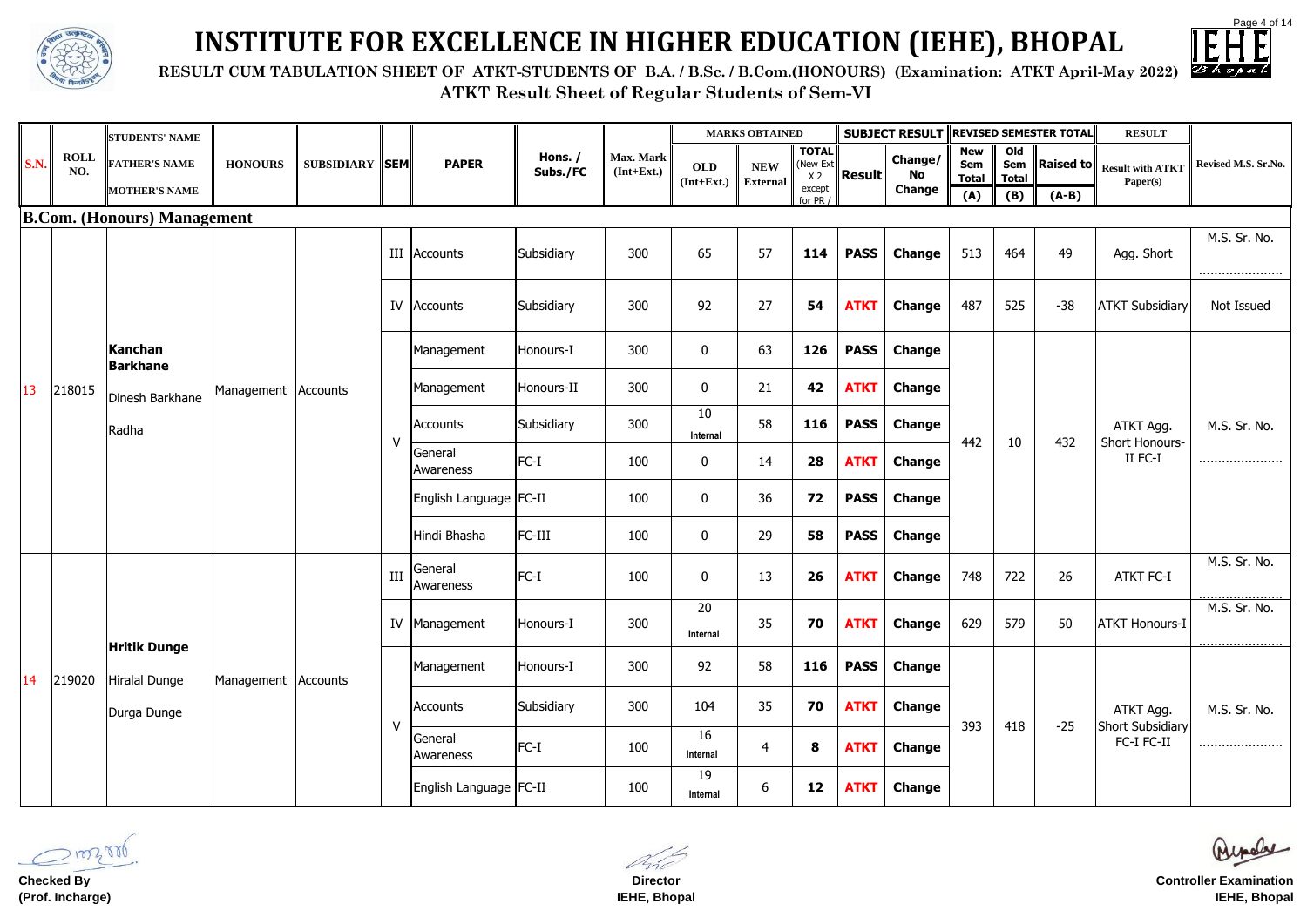

 **RESULT CUM TABULATION SHEET OF ATKT-STUDENTS OF B.A. / B.Sc. / B.Com.(HONOURS) (Examination: ATKT April-May 2022)**



## **INSTITUTE FOR EXCELLENCE IN HIGHER EDUCATION (IEHE), BHOPAL**

|             |                    | <b>STUDENTS' NAME</b>                                                            |                     |                       |        |                                   |                     |                           |                            | <b>MARKS OBTAINED</b>         |                                            |               | <b>SUBJECT RESULT</b> |                                   |                                        | <b>REVISED SEMESTER TOTAL</b> | <b>RESULT</b>                                 |                     |
|-------------|--------------------|----------------------------------------------------------------------------------|---------------------|-----------------------|--------|-----------------------------------|---------------------|---------------------------|----------------------------|-------------------------------|--------------------------------------------|---------------|-----------------------|-----------------------------------|----------------------------------------|-------------------------------|-----------------------------------------------|---------------------|
| <b>S.N.</b> | <b>ROLL</b><br>NO. | <b>FATHER'S NAME</b>                                                             | <b>HONOURS</b>      | <b>SUBSIDIARY SEM</b> |        | <b>PAPER</b>                      | Hons. /<br>Subs./FC | Max. Mark<br>$(Int+Ext.)$ | <b>OLD</b><br>$(Int+Ext.)$ | <b>NEW</b><br><b>External</b> | <b>TOTAL</b><br>(New Ext<br>X <sub>2</sub> | <b>Result</b> | Change/<br>No         | <b>New</b><br>Sem<br><b>Total</b> | O <sub>Id</sub><br>Sem<br><b>Total</b> |                               | <b>Raised to</b> Result with ATKT<br>Paper(s) | Revised M.S. Sr.No. |
|             |                    | <b>MOTHER'S NAME</b>                                                             |                     |                       |        |                                   |                     |                           |                            |                               | except<br>for PR /                         |               | <b>Change</b>         | (A)                               | (B)                                    | $(A-B)$                       |                                               |                     |
| 15          | 219039             | <b>Shruti Dubey</b><br>Chandra Kant<br><b>Dubey</b><br>Archana Dubey             | Management Accounts |                       | IV     | General<br>Awareness              | $FC-I$              | 100                       | 47<br>Internal             | 25                            | 50                                         | <b>PASS</b>   | <b>Change</b>         | 848                               | 845                                    | 3                             | <b>PASS</b>                                   | M.S. Sr. No.<br>    |
| 16          | 219064             | <b>Bhumika</b><br>Agrawal<br>Manoj Kumar                                         | Management Accounts |                       | $\vee$ | General<br>Awareness              | $FC-I$              | 100                       | 15<br>Internal             | 24                            | 48                                         | <b>PASS</b>   | <b>Change</b>         | 764                               | 653                                    | 111                           | <b>PASS</b>                                   | M.S. Sr. No.        |
|             |                    | Agrawal<br>Seema Agrawal                                                         |                     |                       |        | English Language   FC-II          |                     | 100                       | $\bf{0}$                   | 39                            | 78                                         | <b>PASS</b>   | <b>Change</b>         |                                   |                                        |                               |                                               |                     |
| 17          | 219075             | <b>Manali</b><br>Shrivastava<br>Subodh<br>Shrivastava<br>Sanjeeta<br>Shrivastava | Management          | Accounts              |        | IV Hindi Bhasha                   | FC-III              | 100                       | 43<br>Internal             | 22                            | 44                                         | <b>PASS</b>   | <b>Change</b>         | 790                               | 789                                    |                               | <b>PASS</b>                                   | M.S. Sr. No.<br>    |
|             |                    | Nidhi Ahirwar                                                                    |                     |                       |        | IV Management                     | Honours-I           | 300                       | 12<br>Internal             | 79                            | 158                                        | <b>PASS</b>   | <b>Change</b>         | 707                               | 561                                    | 146                           | <b>PASS</b>                                   | M.S. Sr. No.        |
|             |                    | 18 219080 Santosh Ahirwar Management Accounts<br>Vandana Ahirwar                 |                     |                       | $\vee$ | Accounts<br>(Agg.<br>Improvement) | Subsidiary          | 300                       | 171                        | 71                            | 171                                        | <b>PASS</b>   | No<br><b>Change</b>   | 565                               | 565                                    | No<br>Change                  | Agg. Short                                    | Not Issued          |
|             |                    | Abhishek<br><b>Mewada</b>                                                        |                     |                       |        | Management                        | Honours-I           | 300                       | 100                        | 89                            | 178                                        | <b>PASS</b>   | <b>Change</b>         |                                   |                                        |                               |                                               | M.S. Sr. No.        |
| 19          | 219101             | Awadh Narayan<br>Pushpa Bai                                                      | Management          | Accounts              | $\vee$ | General<br>Awareness              | $FC-I$              | 100                       | 7<br>Internal              | 34                            | 68                                         | <b>PASS</b>   | <b>Change</b>         | 638                               | 499                                    | 139                           | <b>PASS</b>                                   |                     |

**Checked By (Prof. Incharge)**

**Director IEHE, Bhopal**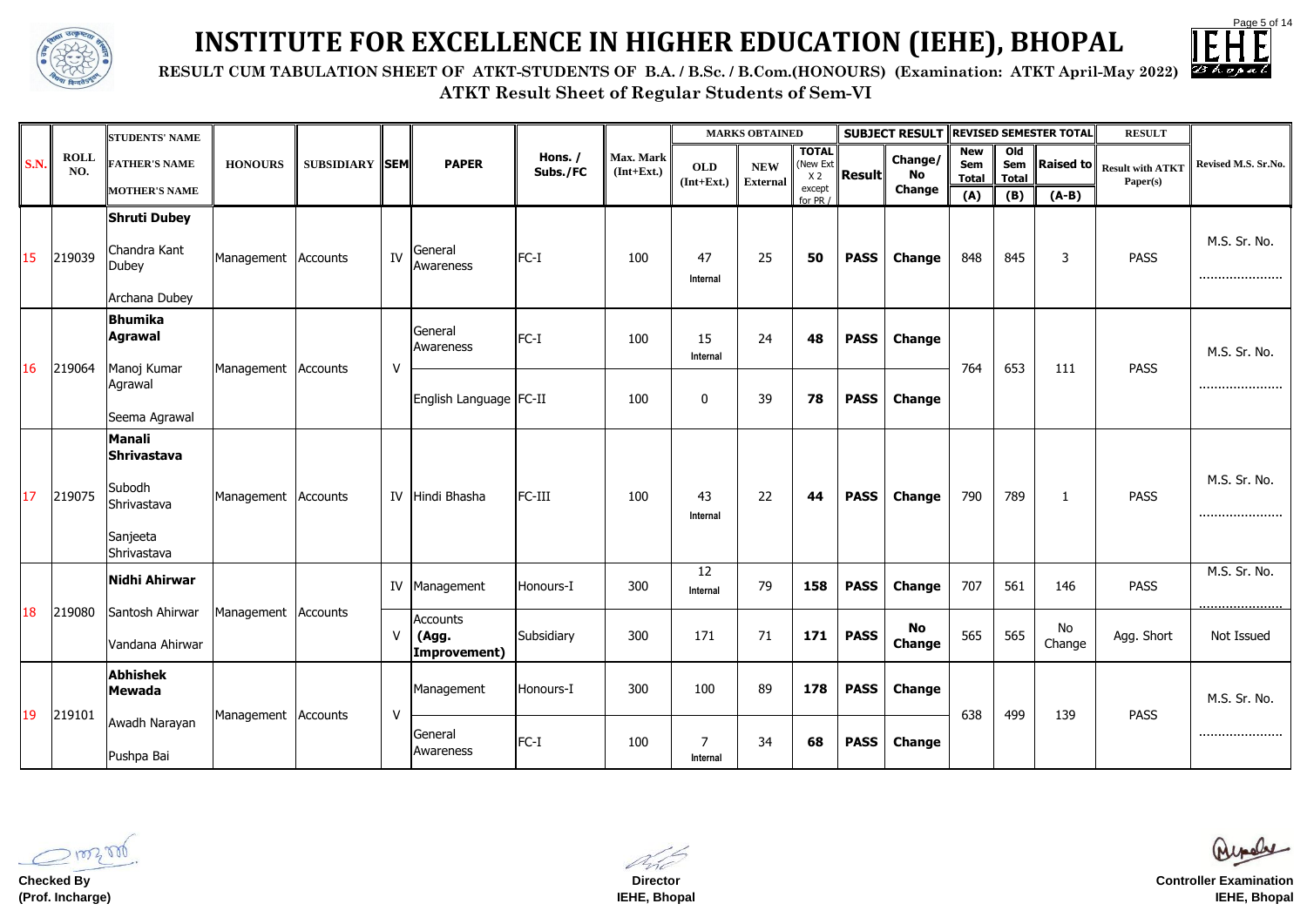Page 6 of 14

**ATKT Result Sheet of Regular Students of Sem-VI RESULT CUM TABULATION SHEET OF ATKT-STUDENTS OF B.A. / B.Sc. / B.Com.(HONOURS) (Examination: ATKT April-May 2022)**



# **INSTITUTE FOR EXCELLENCE IN HIGHER EDUCATION (IEHE), BHOPAL**

|             |                    | <b>STUDENTS' NAME</b>                                           |                     |                       |              |                                     |                     |                           |                            | <b>MARKS OBTAINED</b>         |                                            |               | <b>SUBJECT RESULT REVISED SEMESTER TOTAL</b> |                                   |                                              |                  | <b>RESULT</b>                       |                     |
|-------------|--------------------|-----------------------------------------------------------------|---------------------|-----------------------|--------------|-------------------------------------|---------------------|---------------------------|----------------------------|-------------------------------|--------------------------------------------|---------------|----------------------------------------------|-----------------------------------|----------------------------------------------|------------------|-------------------------------------|---------------------|
| <b>S.N.</b> | <b>ROLL</b><br>NO. | <b>FATHER'S NAME</b>                                            | <b>HONOURS</b>      | <b>SUBSIDIARY SEM</b> |              | <b>PAPER</b>                        | Hons. /<br>Subs./FC | Max. Mark<br>$(Int+Ext.)$ | <b>OLD</b><br>$(Int+Ext.)$ | <b>NEW</b><br><b>External</b> | <b>TOTAL</b><br>(New Ext<br>X <sub>2</sub> | <b>Result</b> | Change/<br>No                                | <b>New</b><br>Sem<br><b>Total</b> | O <sub>1</sub><br><b>Sem</b><br><b>Total</b> | <b>Raised to</b> | <b>Result with ATKT</b><br>Paper(s) | Revised M.S. Sr.No. |
|             |                    | <b>MOTHER'S NAME</b>                                            |                     |                       |              |                                     |                     |                           |                            |                               | except<br>for PR /                         |               | <b>Change</b>                                | (A)                               | (B)                                          | $(A-B)$          |                                     |                     |
| 20          | 219109             | <b>Avni Vaidya</b><br>Ashish Vaidya<br>Vinti Vaidya             | Management Accounts |                       | IV           | General<br>Awareness                | FC-I                | 100                       | 50<br>Internal             | 35                            | 70                                         | <b>PASS</b>   | <b>Change</b>                                | 982                               | 962                                          | 20               | <b>PASS</b>                         | M.S. Sr. No.<br>    |
| 21          | 219122             | Krishnakant<br>Verma<br>Jagdish Prasad<br>Verma<br>Kavita Verma | Management Accounts |                       | V            | Management<br>(Agg.<br>Improvement) | Honours-I           | 300                       | 132                        | 66                            | 132                                        | <b>PASS</b>   | <b>No</b><br><b>Change</b>                   | 555                               | 555                                          | No<br>Change     | Agg. Short                          | Not Issued          |
| 22          |                    | <b>Kuldeep Singh</b><br>Mandloi                                 |                     |                       | IV           | Accounts                            | Subsidiary          | 300                       | 15<br>Internal             | 49                            | 98                                         | <b>ATKT</b>   | <b>Change</b>                                | 713                               | 630                                          | 83               | <b>ATKT Subsidiary</b>              | M.S. Sr. No.<br>    |
|             | 219123             | Shriram Mandloi<br>Gayatri Mandloi                              | Management Accounts |                       | $\vee$       | Hindi Bhasha                        | FC-III              | 100                       | $\bf{0}$                   | 22                            | 44                                         | <b>PASS</b>   | <b>Change</b>                                | 557                               | 513                                          | 44               | Agg. Short                          | M.S. Sr. No.<br>    |
| 23          | 219124             | Megha Rajput<br>Lokendra Singh<br>Rajput<br>Parvati Rajput      | Management Accounts |                       | $\mathsf{V}$ | General<br>Awareness                | FC-I                | 100                       | 34                         | 35                            | 70                                         | <b>PASS</b>   | <b>Change</b>                                | 819                               | 783                                          | 36               | <b>PASS</b>                         | M.S. Sr. No.<br>    |
| 24          | 219126             | Nitin Chidar<br>Babulal chidar                                  | Management Accounts |                       | $\vee$       | Management                          | Honours-I           | 300                       | 94                         | 87                            | 174                                        | <b>PASS</b>   | <b>Change</b>                                | 594                               | 493                                          | 101              | <b>PASS</b>                         | M.S. Sr. No.        |
|             |                    | Suman Chidar                                                    |                     |                       |              | English Language   FC-II            |                     | 100                       | 33                         | 27                            | 54                                         | <b>PASS</b>   | <b>Change</b>                                |                                   |                                              |                  |                                     |                     |
| 25          | 219128             | <b>Piyush Kain</b><br>Shailendra Kain<br>Anita Kain             | Management Accounts |                       | V            | Management                          | Subsidiary          | 300                       | 103                        | 45                            | 90                                         | <b>ATKT</b>   | Change                                       | 526                               | 539                                          | $-13$            | <b>ATKT Subsidiary</b>              | Not Issued          |

**Checked By (Prof. Incharge)**

**Director IEHE, Bhopal**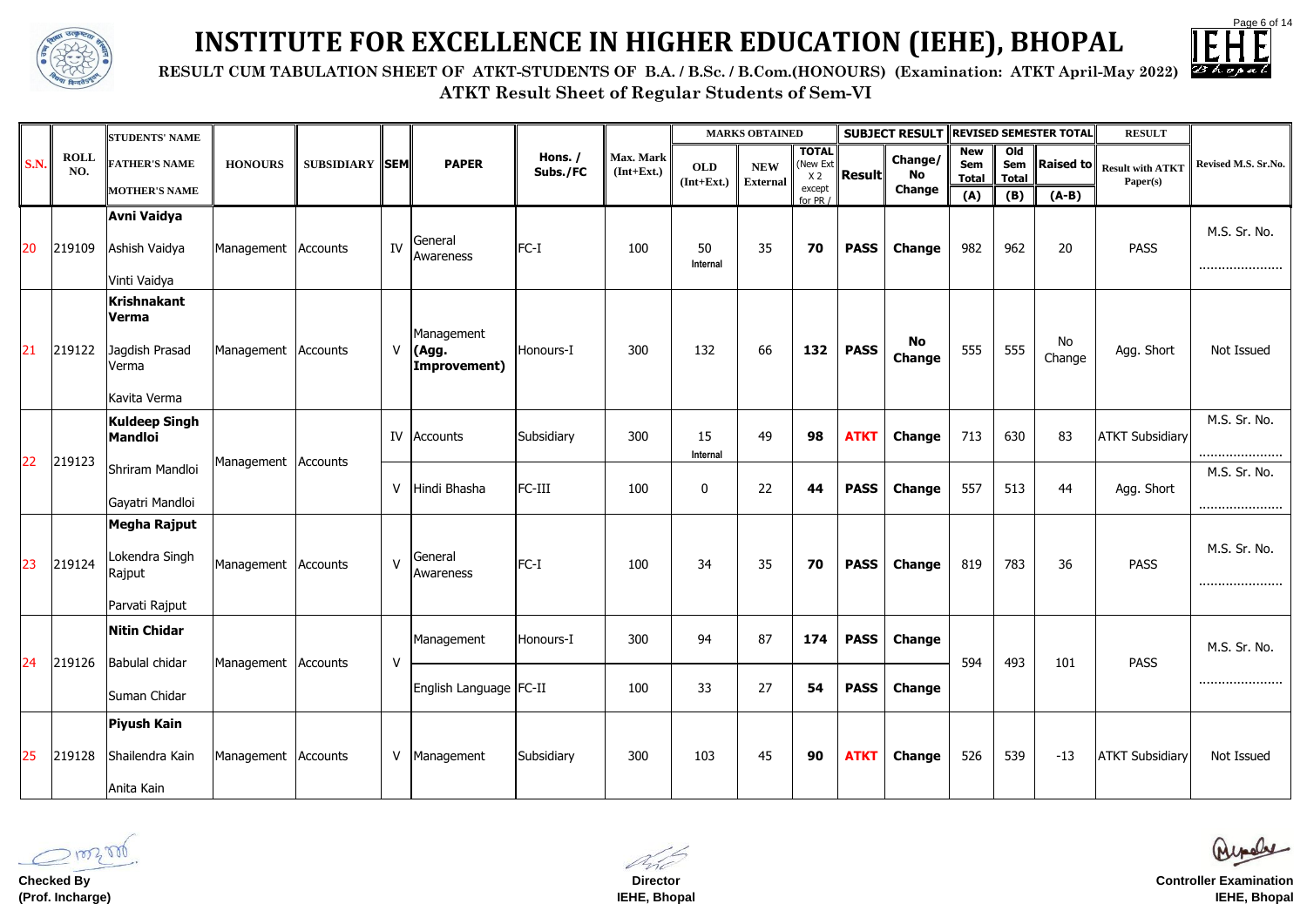**RESULT CUM TABULATION SHEET OF ATKT-STUDENTS OF B.A. / B.Sc. / B.Com.(HONOURS) (Examination: ATKT April-May 2022)**



# **INSTITUTE FOR EXCELLENCE IN HIGHER EDUCATION (IEHE), BHOPAL**

|             |                    | <b>STUDENTS' NAME</b>                                                                 |                      |                       |              |                             |                     |                           |                            | <b>MARKS OBTAINED</b>         |                          |                  | <b>SUBJECT RESULT</b> |                                   |                                        | <b>REVISED SEMESTER TOTAL</b> | <b>RESULT</b>    |                                                        |
|-------------|--------------------|---------------------------------------------------------------------------------------|----------------------|-----------------------|--------------|-----------------------------|---------------------|---------------------------|----------------------------|-------------------------------|--------------------------|------------------|-----------------------|-----------------------------------|----------------------------------------|-------------------------------|------------------|--------------------------------------------------------|
| <b>S.N.</b> | <b>ROLL</b><br>NO. | <b>FATHER'S NAME</b>                                                                  | <b>HONOURS</b>       | <b>SUBSIDIARY SEM</b> |              | <b>PAPER</b>                | Hons. /<br>Subs./FC | Max. Mark<br>$(Int+Ext.)$ | <b>OLD</b><br>$(Int+Ext.)$ | <b>NEW</b><br><b>External</b> | <b>TOTAL</b><br>(New Ext | x2 <b>Result</b> | Change/<br>No         | <b>New</b><br>Sem<br><b>Total</b> | O <sub>Id</sub><br>Sem<br><b>Total</b> |                               | Paper(s)         | <b>Raised to</b> Result with ATKT Revised M.S. Sr. No. |
|             |                    | <b>MOTHER'S NAME</b>                                                                  |                      |                       |              |                             |                     |                           |                            |                               | except<br>for PR $/$     |                  | <b>Change</b>         | (A)                               | (B)                                    | $(A-B)$                       |                  |                                                        |
|             | $ B.A.$ (Honours)  |                                                                                       |                      |                       |              |                             |                     |                           |                            |                               |                          |                  |                       |                                   |                                        |                               |                  |                                                        |
| 26          | 318305             | <b>Edwin Manish</b><br><b>Kujur</b><br>Beersen Kujur<br>Anita Kujur                   | Political<br>Science | Economics             | $\rm III$    | General<br>Awareness        | FC-I                | 100                       | 30                         | 18                            | 36                       | <b>PASS</b>      | <b>Change</b>         | 590                               | 584                                    | 6                             | <b>PASS</b>      | M.S. Sr. No.<br>                                       |
|             |                    | <b>Aniket Ahirwar</b>                                                                 |                      |                       |              |                             |                     |                           | 89                         |                               |                          |                  |                       |                                   |                                        |                               |                  |                                                        |
| 27          | 319013             | Radhe Kishan                                                                          | Economics            | History               | ${\sf V}$    | Economics                   | Honours-II          | 300                       | Internal                   | 65                            | 130                      | <b>PASS</b>      | <b>Change</b>         | 569                               | 477                                    | 92                            | Agg. Short       | M.S. Sr. No.                                           |
|             |                    | Ahirwar<br>Lata Ahirwar                                                               |                      |                       |              | General<br>Awareness        | FC-I                | 100                       | $\overline{7}$<br>Internal | 29                            | 58                       | <b>PASS</b>      | <b>Change</b>         |                                   |                                        |                               |                  |                                                        |
|             |                    |                                                                                       |                      |                       |              |                             |                     |                           | 121                        |                               |                          |                  |                       |                                   |                                        |                               |                  |                                                        |
|             |                    | <b>Moksha Jain</b>                                                                    |                      |                       |              | Economics                   | Honours-II          | 300                       | Internal                   | 87                            | 174                      | <b>PASS</b>      | <b>Change</b>         |                                   |                                        |                               |                  | M.S. Sr. No.                                           |
| 28          | 319039             | Anand Jain                                                                            | Economics            | Management            | $\mathsf{V}$ |                             |                     |                           | 40                         |                               |                          |                  |                       | 816                               | 727                                    | 89                            | <b>PASS</b>      |                                                        |
|             |                    | Minakshi Jain                                                                         |                      |                       |              | English Language   FC-II    |                     | 100                       | Internal                   | 38                            | 76                       | <b>PASS</b>      | <b>Change</b>         |                                   |                                        |                               |                  |                                                        |
|             |                    | Sonam Patil                                                                           |                      |                       |              |                             |                     |                           |                            |                               |                          |                  |                       |                                   |                                        |                               |                  |                                                        |
| 29          | 319051             | Naresh Patil                                                                          | Economics            | Management            | $\mathsf{V}$ | General<br>Awareness        | FC-I                | 100                       | 30                         | 9                             | <b>18</b>                | <b>ATKT</b>      | <b>Change</b>         | 600                               | 612                                    | $-12$                         | <b>ATKT FC-I</b> | Not Issued                                             |
|             |                    | Leela Bai                                                                             |                      |                       |              |                             |                     |                           |                            |                               |                          |                  |                       |                                   |                                        |                               |                  |                                                        |
| 30          | 319118             | <b>Maryam Batool</b><br><b>Zaidi</b><br>Qaisar Raza Zaidi Literature<br>Shahana Zaidi | English              | Political<br>Science  |              | <b>IV</b> Political Science | Subsidiary          | 300                       | 96<br>Internal             | 90                            | <b>180</b>               | <b>PASS</b>      | Change                | 867                               | 783                                    | 84                            | <b>PASS</b>      | M.S. Sr. No.<br>                                       |

100200

**Checked By (Prof. Incharge)**

Page 7 of 14  $\mathbb Z$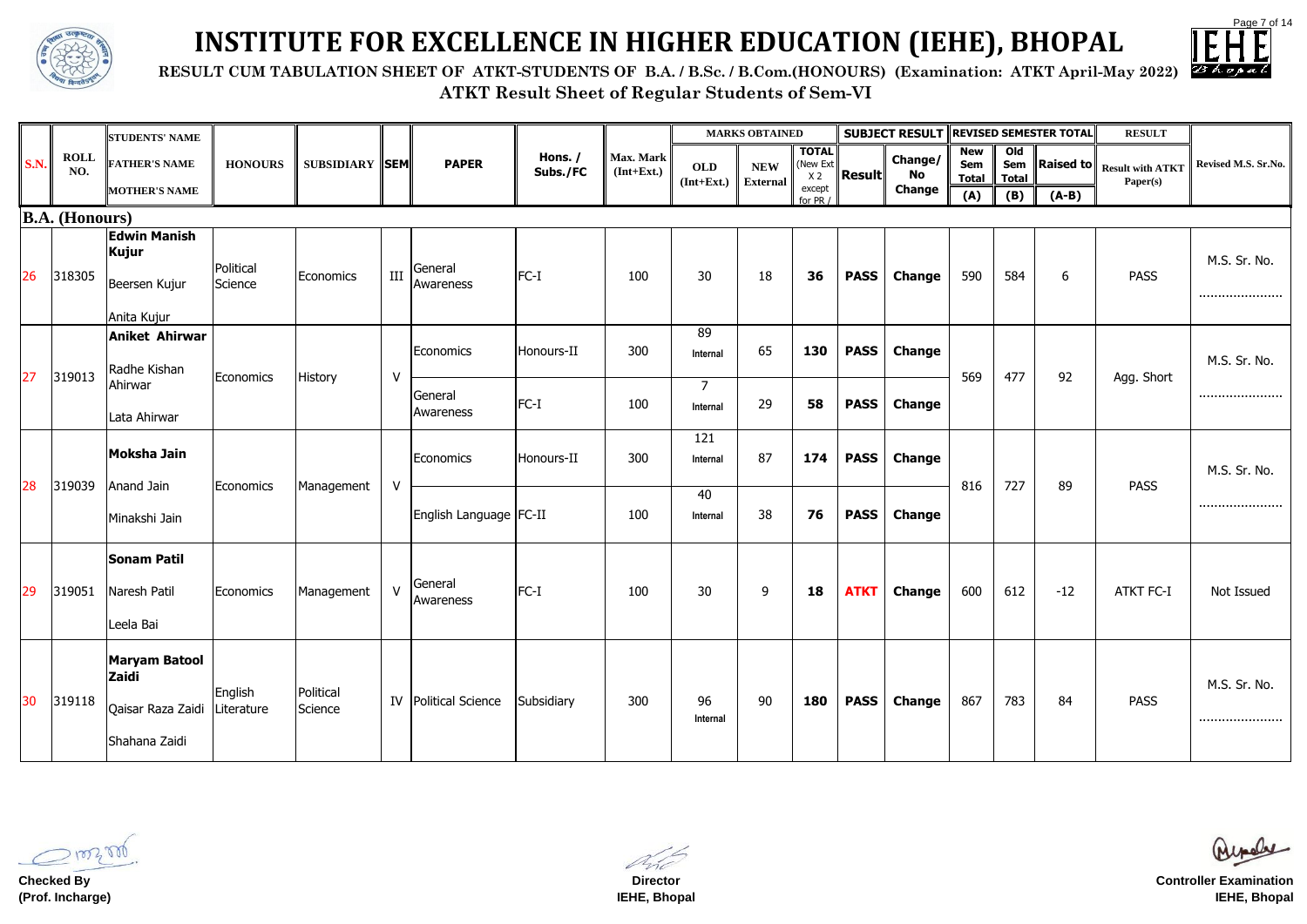Page 8 of 14

|  | n: ATKT April-May 2022) |  |
|--|-------------------------|--|
|  |                         |  |

**ATKT Result Sheet of Regular Students of Sem-VI RESULT CUM TABULATION SHEET OF ATKT-STUDENTS OF B.A. / B.Sc. / B.Com.(HONOURS)** (Examination



## **INSTITUTE FOR EXCELLENCE IN HIGHER EDUCATION (IEHE), BHOPAL**

|             |                    | <b>STUDENTS' NAME</b>                                                           |                       |                       |              |                                    |                     |                           |                                                | <b>MARKS OBTAINED</b> |                                            |                  | <b>SUBJECT RESULT REVISED SEMESTER TOTAL</b> |                                   |                                       |                | <b>RESULT</b>                       |                     |
|-------------|--------------------|---------------------------------------------------------------------------------|-----------------------|-----------------------|--------------|------------------------------------|---------------------|---------------------------|------------------------------------------------|-----------------------|--------------------------------------------|------------------|----------------------------------------------|-----------------------------------|---------------------------------------|----------------|-------------------------------------|---------------------|
| <b>S.N.</b> | <b>ROLL</b><br>NO. | <b>FATHER'S NAME</b>                                                            | <b>HONOURS</b>        | <b>SUBSIDIARY SEM</b> |              | <b>PAPER</b>                       | Hons. /<br>Subs./FC | Max. Mark<br>$(Int+Ext.)$ | <b>OLD</b><br>$[Int+Ext.]\n\parallel External$ | <b>NEW</b>            | <b>TOTAL</b><br>(New Ext<br>X <sub>2</sub> | $\ $ Result $\ $ | Change/<br>No                                | <b>New</b><br>Sem<br><b>Total</b> | O <sub>0</sub><br>Sem<br><b>Total</b> | Raised to      | <b>Result with ATKT</b><br>Paper(s) | Revised M.S. Sr.No. |
|             |                    | <b>MOTHER'S NAME</b>                                                            |                       |                       |              |                                    |                     |                           |                                                |                       | except<br>for PR /                         |                  | <b>Change</b>                                | (A)                               | (B)                                   | $(A-B)$        |                                     |                     |
| 31          | 319121             | Piyush Singh<br><b>Sisodia</b><br>Madan Singh<br>Sisodia<br>Lalita Sisodia      | English<br>Literature | Political<br>Science  | V            | English Literature Honours-I       |                     | 300                       | 138<br>Internal                                | 94                    | 188                                        | <b>PASS</b>      | <b>Change</b>                                | 798                               | 748                                   | 50             | <b>PASS</b>                         | M.S. Sr. No.<br>    |
| 32          | 319131             | <b>Aliya</b><br>Shaikh<br>Mohammed<br>Aleem<br>Zarka Aleem                      | English<br>Literature | Sociology             |              | IV Hindi Bhasha                    | FC-III              | 100                       | 42<br>Internal                                 | 23                    | 46                                         | <b>PASS</b>      | <b>Change</b>                                | 866                               | 862                                   | $\overline{4}$ | <b>PASS</b>                         | M.S. Sr. No.<br>    |
| 33          | 319152             | Amiksha<br><b>Bhalavi</b><br>G S Bhalavi<br>Asha Bhalavi                        | Fashion<br>Designing  | Management            |              | IV Hindi Bhasha                    | FC-III              | 100                       | 40<br>Internal                                 | 19                    | 38                                         | <b>PASS</b>      | <b>Change</b>                                | 918                               | 920                                   | $-2$           | <b>PASS</b>                         | M.S. Sr. No.<br>    |
| 34          | 319153             | Amrita Sharma<br>Rajkumar Sharma   المسابقة   Rajkumar Sharma<br>Sangita Sharma | Fashion               | Management            |              | V   Fashion Designing   Honours-II |                     | 200                       | 91<br>Internal                                 | 83                    | 166                                        | <b>PASS</b>      | <b>Change</b>                                | 921                               | 846                                   | 75             | <b>PASS</b>                         | M.S. Sr. No.<br>    |
| 35          | 319156             | <b>Charu Namdeo</b><br>Manoj Kumar<br>Namdeo<br>Nisha Namdeo                    | Fashion<br>Designing  | Management            | $\mathsf{V}$ | General<br>Awareness               | $FC-I$              | 100                       | 29                                             | 18                    | 36                                         | <b>PASS</b>      | <b>Change</b>                                | 752                               | 745                                   | $\overline{7}$ | <b>PASS</b>                         | M.S. Sr. No.<br>    |

**Checked By (Prof. Incharge)**

**Director IEHE, Bhopal**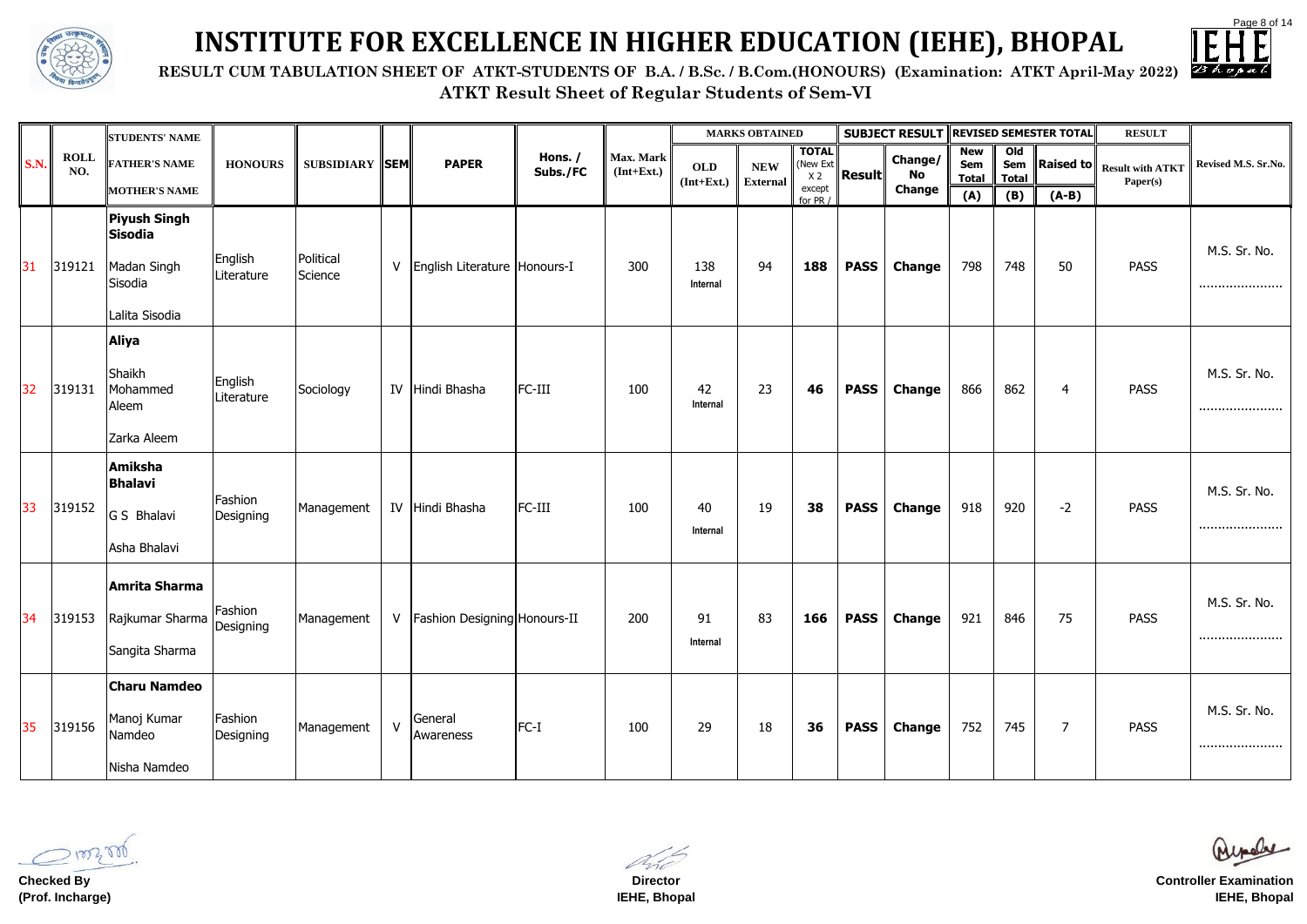

**ATKT Result Sheet of Regular Students of Sem-VI RESULT CUM TABULATION SHEET OF ATKT-STUDENTS OF B.A. / B.Sc. / B.Com.(HONOURS) (Examination: ATKT April-May 2022)**



# **INSTITUTE FOR EXCELLENCE IN HIGHER EDUCATION (IEHE), BHOPAL**

|             |                    | <b>STUDENTS' NAME</b>                                                     |                      |                       |              |                      |                     |                           |                            | <b>MARKS OBTAINED</b>         |                                            |               | <b>SUBJECT RESULT REVISED SEMESTER TOTAL</b> |                                   |                                       |                | <b>RESULT</b>                               |                     |
|-------------|--------------------|---------------------------------------------------------------------------|----------------------|-----------------------|--------------|----------------------|---------------------|---------------------------|----------------------------|-------------------------------|--------------------------------------------|---------------|----------------------------------------------|-----------------------------------|---------------------------------------|----------------|---------------------------------------------|---------------------|
| <b>S.N.</b> | <b>ROLL</b><br>NO. | <b>FATHER'S NAME</b>                                                      | <b>HONOURS</b>       | <b>SUBSIDIARY SEM</b> |              | <b>PAPER</b>         | Hons. /<br>Subs./FC | Max. Mark<br>$(Int+Ext.)$ | <b>OLD</b><br>$(Int+Ext.)$ | <b>NEW</b><br><b>External</b> | <b>TOTAL</b><br>(New Ext<br>X <sub>2</sub> | <b>Result</b> | <b>Change/</b><br>No                         | <b>New</b><br>Sem<br><b>Total</b> | O <sub>1</sub><br>Sem<br><b>Total</b> |                | Raised to $\ $ Result with ATKT<br>Paper(s) | Revised M.S. Sr.No. |
|             |                    | <b>MOTHER'S NAME</b>                                                      |                      |                       |              |                      |                     |                           |                            |                               | except<br>for PR $/$                       |               | <b>Change</b>                                | (A)                               | (B)                                   | $(A-B)$        |                                             |                     |
| 36          | 319163             | Sakshi Kumar<br>Satish Kumar                                              | Fashion<br>Designing | Management            | V            | General<br>Awareness | $FC-I$              | 100                       | 28                         | 32                            | 64                                         | <b>PASS</b>   | <b>Change</b>                                | 972                               | 936                                   | 36             | <b>PASS</b>                                 | M.S. Sr. No.<br>    |
|             |                    | Neetu Singh                                                               |                      |                       |              |                      |                     |                           |                            |                               |                                            |               |                                              |                                   |                                       |                |                                             |                     |
| 37          | 319165             | Sheetal<br><b>Karoriya</b><br>Sumat Lal<br>Karoriya<br>Mamta Karoriya     | Fashion<br>Designing | Management            | $\mathsf{V}$ | General<br>Awareness | $FC-I$              | 100                       | 34                         | 19                            | 38                                         | <b>PASS</b>   | <b>Change</b>                                | 812                               | 808                                   | $\overline{4}$ | <b>PASS</b>                                 | M.S. Sr. No.<br>    |
| 38          | 319168             | Shivansi<br>Raikwar<br>Narayan Prasad<br>Raikwar<br>Pushpalata<br>Raikwar | Fashion<br>Designing | Management            |              | IV Hindi Bhasha      | FC-III              | 100                       | 39<br>Internal             | 27                            | 54                                         | <b>PASS</b>   | <b>Change</b>                                | 889                               | 874                                   | 15             | <b>PASS</b>                                 | M.S. Sr. No.<br>    |
| 39          | 319225             | Lekhita Jatav<br><b>Bindra Prasad</b><br>Jatav<br>Radha Jatav             | Geography            | Political<br>Science  | V            | General<br>Awareness | $FC-I$              | 100                       | 33                         | 18                            | 36                                         | <b>PASS</b>   | <b>Change</b>                                | 666                               | 663                                   | 3              | <b>PASS</b>                                 | M.S. Sr. No.<br>    |
| 40          | 319231             | Rashi Rangari<br>Chandrakumar<br>Rangari<br>Charumitra<br>Rangari         | Geography            | Political<br>Science  | $\vee$       | General<br>Awareness | $FC-I$              | 100                       | 25                         | 32                            | 64                                         | <b>PASS</b>   | <b>Change</b>                                | 790                               | 751                                   | 39             | <b>PASS</b>                                 | M.S. Sr. No.<br>    |

**Checked By (Prof. Incharge)**

**Director IEHE, Bhopal**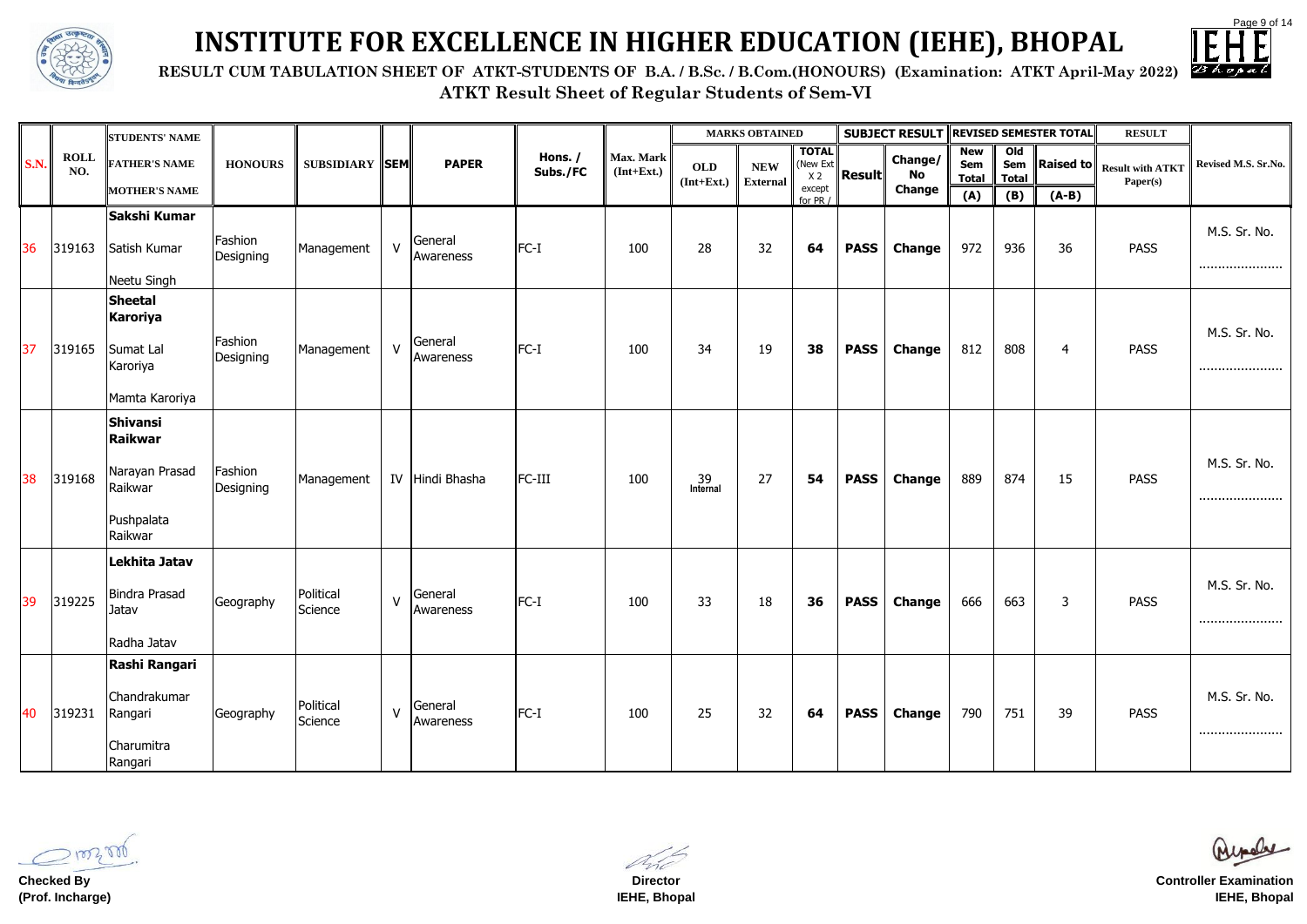

 **RESULT CUM TABULATION SHEET OF ATKT-STUDENTS OF B.A. / B.Sc. / B.Com.(HONOURS) (Examination: ATKT April-May 2022)**



# **INSTITUTE FOR EXCELLENCE IN HIGHER EDUCATION (IEHE), BHOPAL**

|             |                    | <b>STUDENTS' NAME</b>                                                                             |                      |                       |              |                               |                     |                           |                            | <b>MARKS OBTAINED</b>         |                                             |                  | <b>SUBJECT RESULT REVISED SEMESTER TOTAL</b> |                                   |                                       |                     | <b>RESULT</b>                       |                     |
|-------------|--------------------|---------------------------------------------------------------------------------------------------|----------------------|-----------------------|--------------|-------------------------------|---------------------|---------------------------|----------------------------|-------------------------------|---------------------------------------------|------------------|----------------------------------------------|-----------------------------------|---------------------------------------|---------------------|-------------------------------------|---------------------|
| <b>S.N.</b> | <b>ROLL</b><br>NO. | <b>FATHER'S NAME</b>                                                                              | <b>HONOURS</b>       | <b>SUBSIDIARY SEM</b> |              | <b>PAPER</b>                  | Hons. /<br>Subs./FC | Max. Mark<br>$(Int+Ext.)$ | <b>OLD</b><br>$(Int+Ext.)$ | <b>NEW</b><br><b>External</b> | <b>TOTAL</b><br>(New Ext)<br>X <sub>2</sub> | $\ $ Result $\ $ | Change/<br>No                                | <b>New</b><br>Sem<br><b>Total</b> | O <sub>1</sub><br>Sem<br><b>Total</b> | $\ $ Raised to $\ $ | <b>Result with ATKT</b><br>Paper(s) | Revised M.S. Sr.No. |
|             |                    | <b>MOTHER'S NAME</b>                                                                              |                      |                       |              |                               |                     |                           |                            |                               | except<br>for PR /                          |                  | <b>Change</b>                                | (A)                               | (B)                                   | $(A-B)$             |                                     |                     |
| 41          | 319302             | Amrita Sharma<br>Devki Nandan<br>Sharma<br>Rajkumari Sharma                                       | Political<br>Science | Economics             | $\mathsf{V}$ | General<br>Awareness          | FC-I                | 100                       | 44<br>Internal             | 39                            | 78                                          | <b>PASS</b>      | <b>Change</b>                                | 807                               | 773                                   | 34                  | <b>PASS</b>                         | M.S. Sr. No.<br>    |
| 42          | 319303             | <b>Harnoor Kaur</b><br><b>Saluja</b><br>Dilpreet Singh<br>Saluja<br><b>Tavleen Kaur</b><br>Saluja | Political<br>Science | <b>Economics</b>      | $\mathsf{V}$ | <b>Political Science</b>      | Honours-I           | 300                       | 115<br>Internal            | 83                            | 166                                         | <b>PASS</b>      | <b>Change</b>                                | 759                               | 708                                   | 51                  | <b>PASS</b>                         | M.S. Sr. No.<br>    |
|             |                    |                                                                                                   |                      |                       |              | Psychology                    | Honours-I           | 200                       | 53<br>Internal             | 68                            | 136                                         | <b>PASS</b>      | <b>Change</b>                                |                                   |                                       |                     |                                     |                     |
|             |                    |                                                                                                   |                      |                       |              | Psychology                    | Honours-I (Pr.)     | 100                       | <b>ABS</b>                 | 75                            | 75                                          | <b>PASS</b>      | <b>Change</b>                                |                                   |                                       |                     |                                     |                     |
|             |                    | Samiya Irfan                                                                                      |                      |                       |              | Psychology                    | Honours-II          | 200                       | 54<br>Internal             | 67                            | 134                                         | <b>PASS</b>      | <b>Change</b>                                |                                   |                                       |                     |                                     |                     |
|             |                    | $\begin{vmatrix} 43 & 319365 \end{vmatrix}$ Mohammad Irfan   Psychology                           |                      | English               | V            | Psychology                    | Honours-II<br>(Pr.) | 100                       | <b>ABS</b>                 | 71                            | 71                                          | <b>PASS</b>      | <b>Change</b>                                |                                   |                                       |                     |                                     | M.S. Sr. No.        |
|             |                    | Waheed                                                                                            |                      | Literature            |              | English Literature Subsidiary |                     | 300                       | 114<br>Internal            | 87                            | 174                                         |                  | <b>PASS</b>   Change                         | 778 283                           |                                       | 495                 | <b>PASS</b>                         |                     |
|             |                    | Shah Bano Khan                                                                                    |                      |                       |              | General<br>Awareness          | $FC-I$              | 100                       | 20<br>Internal             | 29                            | 58                                          | <b>PASS</b>      | <b>Change</b>                                |                                   |                                       |                     |                                     |                     |
|             |                    |                                                                                                   |                      |                       |              | English Language   FC-II      |                     | 100                       | 42<br>Internal             | 40                            | 80                                          | <b>PASS</b>      | <b>Change</b>                                |                                   |                                       |                     |                                     |                     |
|             |                    |                                                                                                   |                      |                       |              | Hindi Bhasha                  | FC-III              | 100                       | $\bf{0}$                   | 25                            | 50                                          | <b>PASS</b>      | <b>Change</b>                                |                                   |                                       |                     |                                     |                     |

100300

**Checked By (Prof. Incharge)**

**Director IEHE, Bhopal**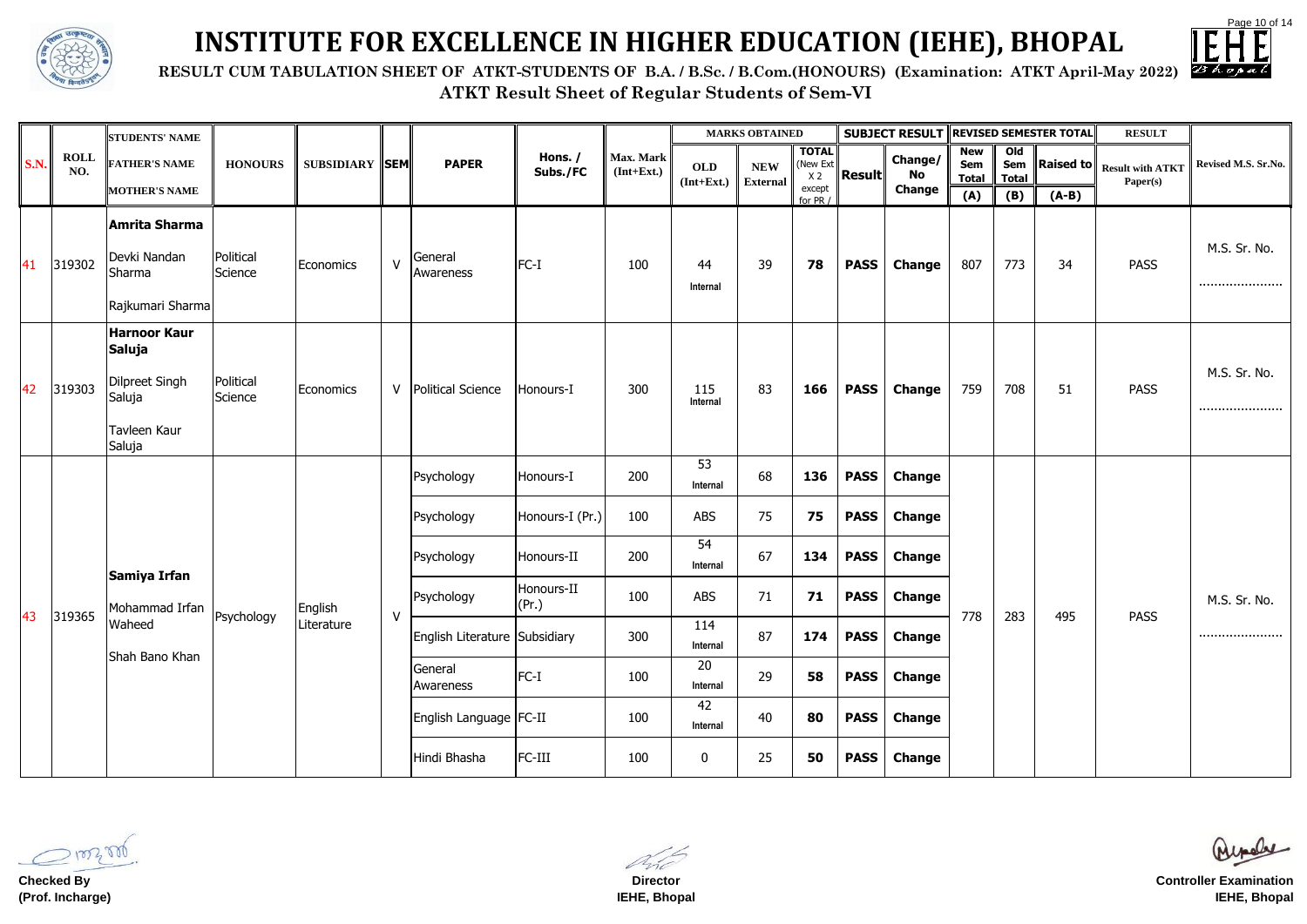Page 11 of 14

|  |  | on: ATKT April-May 2022) |  |  |
|--|--|--------------------------|--|--|
|--|--|--------------------------|--|--|

**ATKT Result Sheet of Regular Students of Sem-VI**



### **INSTITUTE FOR EXCELLENCE IN HIGHER EDUCATION (IEHE), BHOPAL**

**RESULT CUM TABULATION SHEET OF ATKT-STUDENTS OF B.A. / B.Sc. / B.Com.(HONOURS)** (Examination

|             |                    | <b>STUDENTS' NAME</b>                                 |                |                       |              |                              |                     |                           |                            | <b>MARKS OBTAINED</b> |                                                                                 |             | <b>SUBJECT RESULT</b>      |                                   |                                       | <b>REVISED SEMESTER TOTAL</b> | <b>RESULT</b>                                      |                     |
|-------------|--------------------|-------------------------------------------------------|----------------|-----------------------|--------------|------------------------------|---------------------|---------------------------|----------------------------|-----------------------|---------------------------------------------------------------------------------|-------------|----------------------------|-----------------------------------|---------------------------------------|-------------------------------|----------------------------------------------------|---------------------|
| <b>S.N.</b> | <b>ROLL</b><br>NO. | <b>FATHER'S NAME</b>                                  | <b>HONOURS</b> | <b>SUBSIDIARY SEM</b> |              | <b>PAPER</b>                 | Hons. /<br>Subs./FC | Max. Mark<br>$(Int+Ext.)$ | <b>OLD</b><br>$(Int+Ext.)$ | <b>NEW</b>            | <b>TOTAL</b><br>(New Ext)<br><b>Result</b><br>X <sub>2</sub><br><b>External</b> |             | Change/<br>No              | <b>New</b><br>Sem<br><b>Total</b> | O <sub>1</sub><br>Sem<br><b>Total</b> | $\ $ Raised to $\ $           | <b>Result with ATKT</b><br>Paper(s)                | Revised M.S. Sr.No. |
|             |                    | <b>MOTHER'S NAME</b>                                  |                |                       |              |                              |                     |                           |                            |                       | except<br>for PR /                                                              |             | <b>Change</b>              | (A)                               | (B)                                   | $(A-B)$                       |                                                    |                     |
| 44          | 319371             | <b>Arya Karkare</b><br>Abhay Karkare<br>Rekha Karkare | Psychology     | History               | $\mathsf{V}$ | Psychology                   | Honours-I           | 200                       | 64                         | 31                    | 62                                                                              | <b>ATKT</b> | <b>Change</b>              | 711                               | 713                                   | $-2$                          | <b>ATKT Honours-I</b>                              | Not Issued          |
|             |                    |                                                       | Sociology      |                       | IV           | English Language   FC-II     |                     | 100                       | 40<br>Internal             | 15                    | 30                                                                              | <b>ATKT</b> | <b>Change</b>              | 692                               | 702                                   | $-10$                         | <b>ATKT FC-II</b>                                  | Not Issued          |
|             |                    | <b>Anmol</b><br>Suryawanshi                           |                | Economics             |              | Economics                    | Subsidiary          | 300                       | 97<br>Internal             | 21                    | 42                                                                              | <b>ATKT</b> | <b>No</b><br><b>Change</b> |                                   |                                       |                               |                                                    |                     |
| 45          | 319403             | Pramod<br>Suryawanshi                                 |                |                       | V            | General<br>Awareness         | $FC-I$              | 100                       | 6<br>Internal              | 10                    | 20                                                                              | <b>ATKT</b> | <b>Change</b>              | 378                               | 401                                   | $-23$                         | ATKT Agg.<br><b>Short Subsidiary</b><br>FC-I FC-II | M.S. Sr. No.        |
|             |                    | Mithlesh<br>Suryawanshi                               |                |                       |              | English Language FC-II       |                     | 100                       | 8<br>Internal              | 12                    | 24                                                                              | <b>ATKT</b> | <b>Change</b>              |                                   |                                       |                               |                                                    |                     |
|             |                    |                                                       |                |                       |              | Hindi Bhasha                 | FC-III              | 100                       | 34<br>Internal             | 18                    | 36                                                                              | <b>PASS</b> | <b>Change</b>              |                                   |                                       |                               |                                                    |                     |
|             |                    | Om Malarya<br>Parmanand<br>Malarya                    |                | Political             |              | Sociology                    | Honours-II          | 300                       | 125                        | 54                    | 125                                                                             | <b>PASS</b> | No<br><b>Change</b>        |                                   |                                       | No                            | Agg. Short                                         |                     |
| 49          | 319431             | Kamla Malarya<br>(Agg.<br>Improvement)                | Sociology      | Science               | V            | <b>Political Science</b>     | Subsidiary          | 300                       | 113                        | 45                    | 113                                                                             | <b>PASS</b> | <b>No</b><br><b>Change</b> | 551                               | 551                                   | Change                        |                                                    | Not Issued          |
| 47          | 319435             | <b>Rishab Yadav</b><br>Anil Yadav<br>Mithilesh Yadav  | Sociology      | Political<br>Science  |              | V   English Language   FC-II |                     | 100                       | $\mathbf 0$                | 28                    | 56                                                                              | <b>PASS</b> | <b>Change</b>              | 672                               | 616                                   | 56                            | <b>PASS</b>                                        | M.S. Sr. No.<br>    |

1003000

**Checked By (Prof. Incharge)**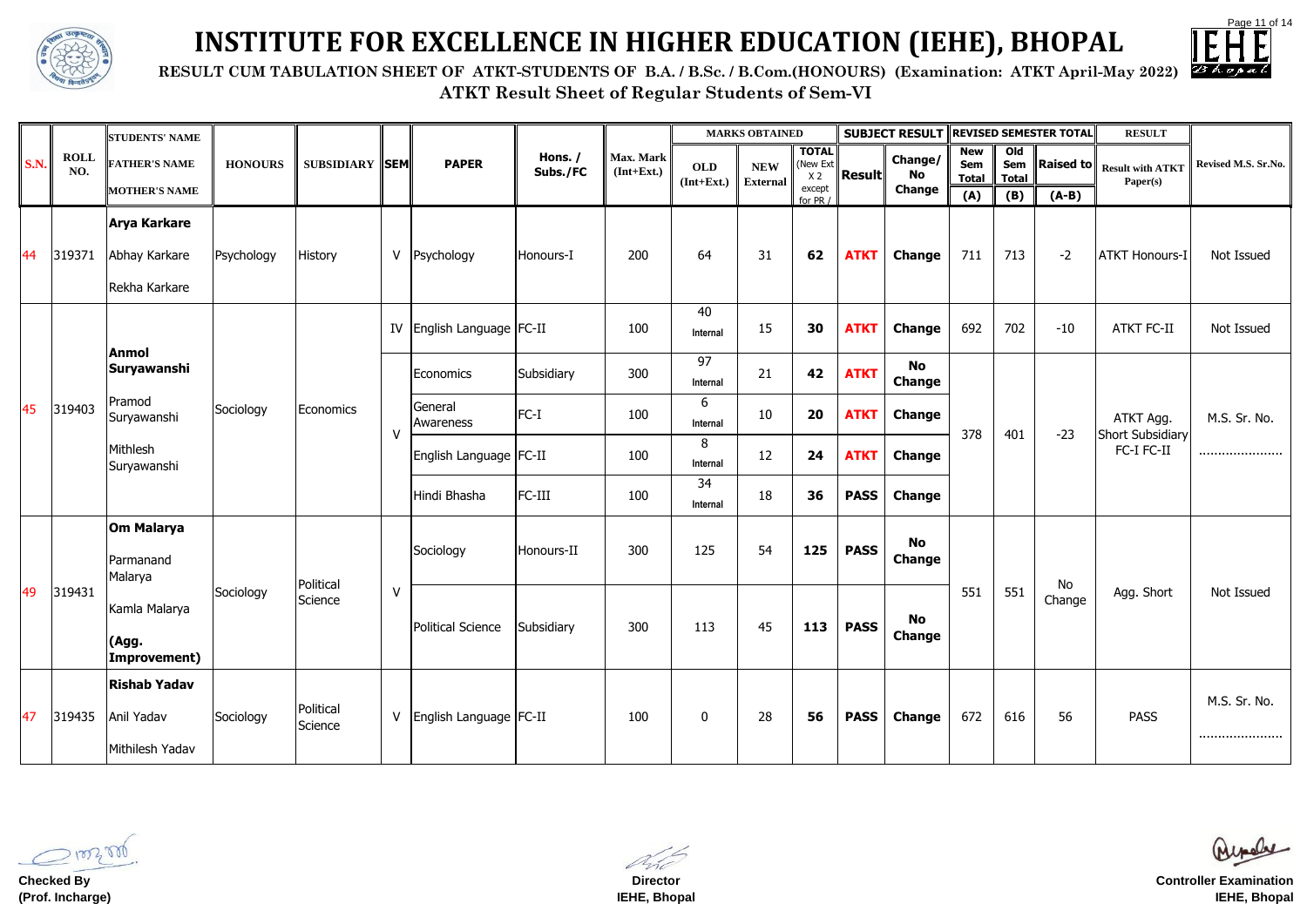

|  | n: ATKT April-May 2022) |  |
|--|-------------------------|--|
|--|-------------------------|--|



### **INSTITUTE FOR EXCELLENCE IN HIGHER EDUCATION (IEHE), BHOPAL**

**RESULT CUM TABULATION SHEET OF ATKT-STUDENTS OF B.A. / B.Sc. / B.Com.(HONOURS)** (Examination

|             | <b>ROLL</b><br>NO. | <b>STUDENTS' NAME</b> |                     |                       |        |                                     |                            | Max. Mark<br>$(Int+Ext.)$ |                               | <b>MARKS OBTAINED</b>                      |                    |               | <b>SUBJECT RESULT</b>             | <b>REVISED SEMESTER TOTAL</b>                |     |                                                  | <b>RESULT</b>                        |                  |
|-------------|--------------------|-----------------------|---------------------|-----------------------|--------|-------------------------------------|----------------------------|---------------------------|-------------------------------|--------------------------------------------|--------------------|---------------|-----------------------------------|----------------------------------------------|-----|--------------------------------------------------|--------------------------------------|------------------|
| <b>S.N.</b> |                    | <b>FATHER'S NAME</b>  | <b>HONOURS</b>      | <b>SUBSIDIARY SEM</b> |        | Hons. /<br><b>PAPER</b><br>Subs./FC | <b>OLD</b><br>$(Int+Ext.)$ |                           | <b>NEW</b><br><b>External</b> | <b>TOTAL</b><br>(New Ext<br>X <sub>2</sub> | $\ $ Result $\ $   | Change/<br>No | <b>New</b><br>Sem<br><b>Total</b> | O <sub>1</sub><br><b>Sem</b><br><b>Total</b> |     | $\ $ Raised to $\ $ Result with ATKT<br>Paper(s) | Revised M.S. Sr.No.                  |                  |
|             |                    | <b>MOTHER'S NAME</b>  |                     |                       |        |                                     |                            |                           |                               |                                            | except<br>for PR / |               | <b>Change</b>                     | (A)                                          | (B) | $(A-B)$                                          |                                      |                  |
| 48          |                    | Yashoneel<br>Sharma   |                     |                       | $\vee$ |                                     |                            |                           |                               |                                            |                    |               |                                   |                                              |     |                                                  | <b>PASS</b>                          | M.S. Sr. No.     |
|             | 319441             | Shyam Sharma          | Sociology           | Political<br>Science  |        | Hindi Bhasha                        | FC-III                     | 100                       | 46                            | 30                                         | 60                 | <b>PASS</b>   | <b>Change</b>                     | 910                                          | 896 | 14                                               |                                      |                  |
|             |                    | Keerti Sharma         |                     |                       |        |                                     |                            |                           | Internal                      |                                            |                    |               |                                   |                                              |     |                                                  |                                      |                  |
|             |                    | <b>Rohit Nihare</b>   |                     | <b>History</b>        | III    | <b>History</b>                      | Subsidiary                 | 300                       | $\mathbf 0$                   | 44                                         | 88                 | <b>ATKT</b>   | <b>Change</b>                     |                                              | 405 | 118                                              | ATKT Agg.<br><b>Short Subsidiary</b> | M.S. Sr. No.     |
|             |                    |                       |                     |                       |        | General<br>Awareness                | $FC-I$                     | 100                       | 6<br>Internal                 | 18                                         | 36                 | <b>PASS</b>   | <b>Change</b>                     | 523                                          |     |                                                  |                                      |                  |
| 49          | 319457             | Gajraj Nihare         | Hindi<br>Literature |                       |        | <b>History</b>                      | Subsidiary                 | 300                       | 28<br>Internal                | 19                                         | 38                 | <b>ATKT</b>   | <b>Change</b>                     |                                              |     |                                                  | <b>ATKT Subsidiary</b><br>FC-I FC-II |                  |
|             |                    | Lalita Nihare         |                     |                       | $\vee$ | General<br>Awareness                | $FC-I$                     | 100                       | $\mathbf 0$                   | 12                                         | 24                 | <b>ATKT</b>   | <b>Change</b>                     | 423                                          | 367 | 56                                               |                                      | M.S. Sr. No.<br> |
|             |                    |                       |                     |                       |        | English Language   FC-II            |                            | 100                       | $\mathbf 0$                   | 11                                         | 22                 | <b>ATKT</b>   | <b>Change</b>                     |                                              |     |                                                  |                                      |                  |

**Checked By (Prof. Incharge)**

**Director IEHE, Bhopal**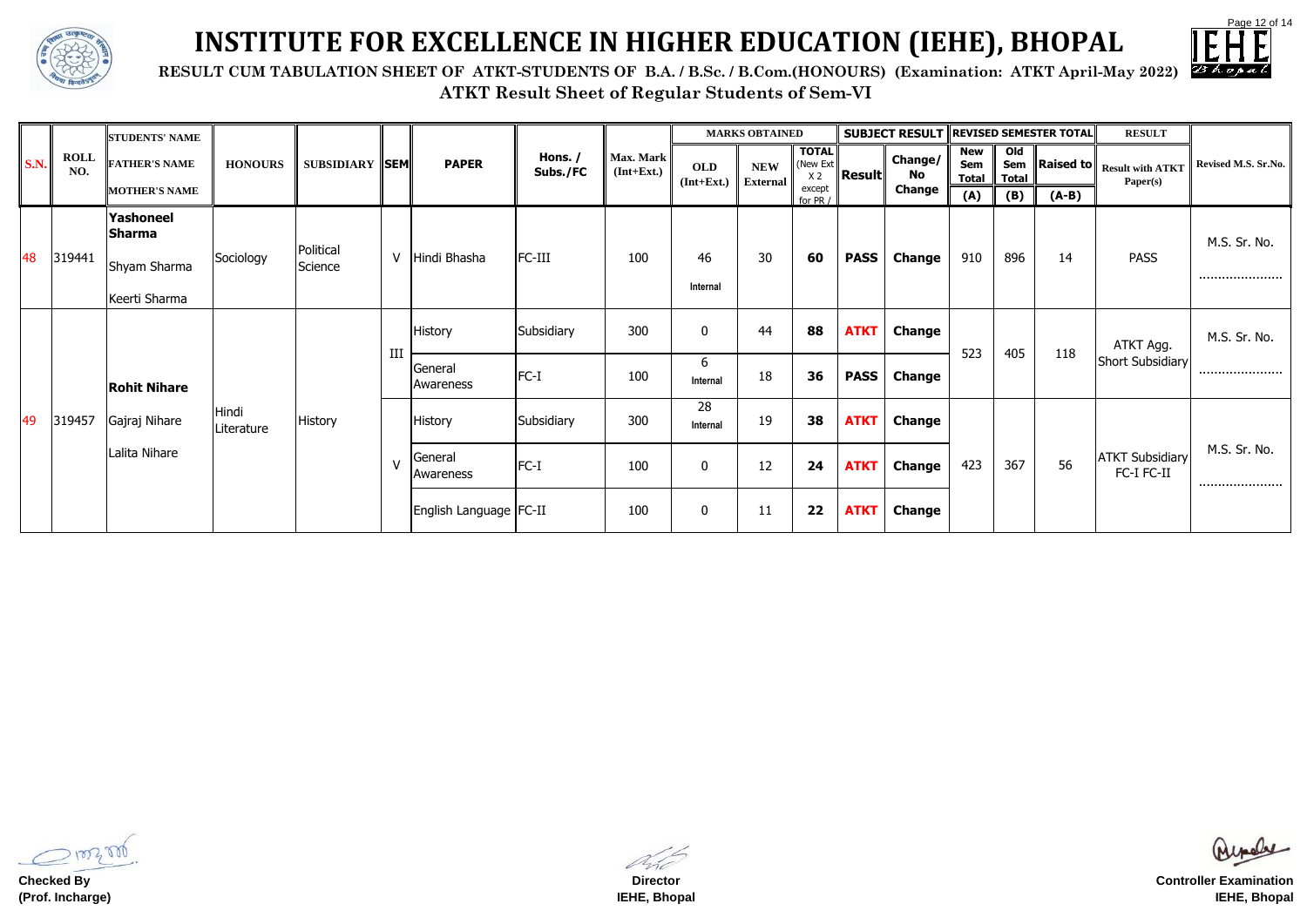Page 13 of 14

|  | n: ATKT April-May 2022) |  |
|--|-------------------------|--|
|  |                         |  |



**ATKT Result Sheet of Regular Students of Sem-VI**



# **INSTITUTE FOR EXCELLENCE IN HIGHER EDUCATION (IEHE), BHOPAL**

**RESULT CUM TABULATION SHEET OF ATKT-STUDENTS OF B.A. / B.Sc. / B.Com.(HONOURS)** (Examination

|             |                        | <b>STUDENTS' NAME</b>                                                             |                                |                                      |              |                        |                     |                           |                            | <b>MARKS OBTAINED</b>         |                                            |               | <b>SUBJECT RESULT REVISED SEMESTER TOTAL</b> |                                   |                                       |           | <b>RESULT</b>                       |                     |              |
|-------------|------------------------|-----------------------------------------------------------------------------------|--------------------------------|--------------------------------------|--------------|------------------------|---------------------|---------------------------|----------------------------|-------------------------------|--------------------------------------------|---------------|----------------------------------------------|-----------------------------------|---------------------------------------|-----------|-------------------------------------|---------------------|--------------|
| <b>S.N.</b> | <b>ROLL</b><br>NO.     | <b>FATHER'S NAME</b>                                                              | <b>HONOURS</b>                 | <b>SUBSIDIARY SEM</b>                |              | <b>PAPER</b>           | Hons. /<br>Subs./FC | Max. Mark<br>$(Int+Ext.)$ | <b>OLD</b><br>$(Int+Ext.)$ | <b>NEW</b><br><b>External</b> | <b>TOTAL</b><br>(New Ext<br>X <sub>2</sub> | <b>Result</b> | Change/<br>No                                | <b>New</b><br>Sem<br><b>Total</b> | O <sub>1</sub><br>Sem<br><b>Total</b> | Raised to | <b>Result with ATKT</b><br>Paper(s) | Revised M.S. Sr.No. |              |
|             |                        | <b>MOTHER'S NAME</b>                                                              |                                |                                      |              |                        |                     |                           |                            |                               | except<br>for PR                           |               | <b>Change</b>                                | (A)                               | (B)                                   | $(A-B)$   |                                     |                     |              |
|             | <b>B.Sc. (Honours)</b> |                                                                                   |                                |                                      |              |                        |                     |                           |                            |                               |                                            |               |                                              |                                   |                                       |           |                                     |                     |              |
|             | 419011                 | <b>Ayushee</b><br><b>Jawalker</b>                                                 |                                |                                      |              | Chemistry              | Honours-I           | 200                       | 63                         | 22                            | 44                                         | <b>ATKT</b>   | <b>No</b><br><b>Change</b>                   |                                   |                                       |           | <b>ATKT Honours-I</b>               |                     |              |
| 50          |                        | Kamlesh Jawalker<br>Vandana Jawalker                                              | Chemistry                      | Biotechnology                        | $\mathsf{V}$ | Biotechnology          | subsidiary          | 200                       | 66                         | 15                            | 30                                         | <b>ATKT</b>   | No<br><b>Change</b>                          | 538                               | 593                                   | $-55$     | subsidiary                          | Not Issued          |              |
| 51          |                        |                                                                                   |                                |                                      |              | Chemistry              | Honours-I           | 200                       | 70                         | 47                            | 94                                         | <b>PASS</b>   | <b>Change</b>                                |                                   |                                       |           |                                     |                     |              |
|             | 419056                 | <b>Pragya Sahare</b><br>K K Sahare                                                |                                | Food Science<br>& Quality<br>Control |              | $\mathsf{V}$           | Chemistry           | Honours-I (Pr.)           | 100                        | <b>ABS</b>                    | 78                                         | 78            | <b>PASS</b>                                  | <b>Change</b>                     | 633                                   | 461       | 172                                 | <b>PASS</b>         | M.S. Sr. No. |
|             |                        | Nisha Sahare                                                                      | <b>Chemistry</b>               |                                      |              | Food Science &<br>Q.C. | Subsidiary          | 200                       | 78<br>Internal             | 39                            | 78                                         | <b>PASS</b>   | <b>No</b><br><b>Change</b>                   |                                   |                                       |           |                                     |                     |              |
|             |                        |                                                                                   |                                |                                      |              | Food Science &<br>Q.C. | Subsidiary<br>(Pr.) | 100                       | <b>ABS</b>                 | 70                            | 70                                         | <b>PASS</b>   | <b>Change</b>                                |                                   |                                       |           |                                     |                     |              |
| 52          | 419062                 | Sandhu<br><b>Anterleen</b><br>Gurulal<br>Gurulal Singh<br>Sandhu<br>Sukhmeet Kour | Chemistry                      | Food Science<br>& Quality<br>Control |              | IV Hindi Bhasha        | FC-III              | 100                       | 45<br>Internal             | 28                            | 56                                         | <b>PASS</b>   | <b>Change</b>                                | 892                               | 881                                   | 11        | <b>PASS</b>                         | M.S. Sr. No.<br>    |              |
| 53          | 419188                 | Trapti Bansal<br>Mishree Lal<br>Bansal<br>Santosh Bai<br>Bansal                   | <b>Biotechnology Chemistry</b> |                                      |              | IV Hindi Bhasha        | FC-III              | 100                       | 43<br>Internal             | 32                            | 64                                         | <b>PASS</b>   | <b>Change</b>                                | 807                               | 786                                   | 21        | <b>PASS</b>                         | M.S. Sr. No.<br>    |              |

100300

**Checked By (Prof. Incharge)**

**Director IEHE, Bhopal**